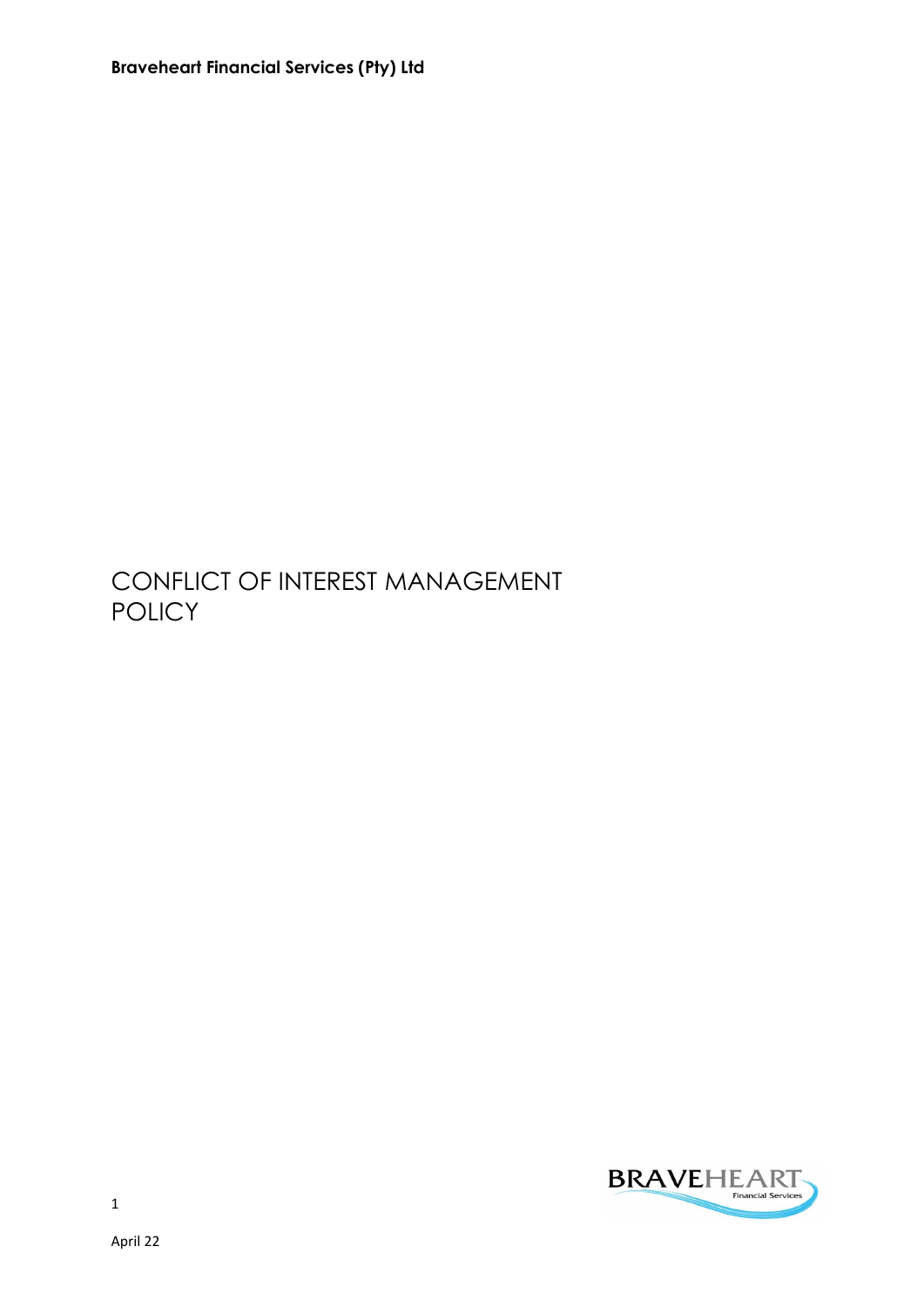# **Table of Contents**

| 8. PROCEDURE FOR OFFERING OF IMMATERIAL FINANCIAL INTEREST TO THIRD PARTIES7      |  |
|-----------------------------------------------------------------------------------|--|
| 9. PROCEDURE FOR RECEIVING OF IMMATERIAL FINANCIAL INTEREST FROM THIRD PARTIES  8 |  |
|                                                                                   |  |
|                                                                                   |  |

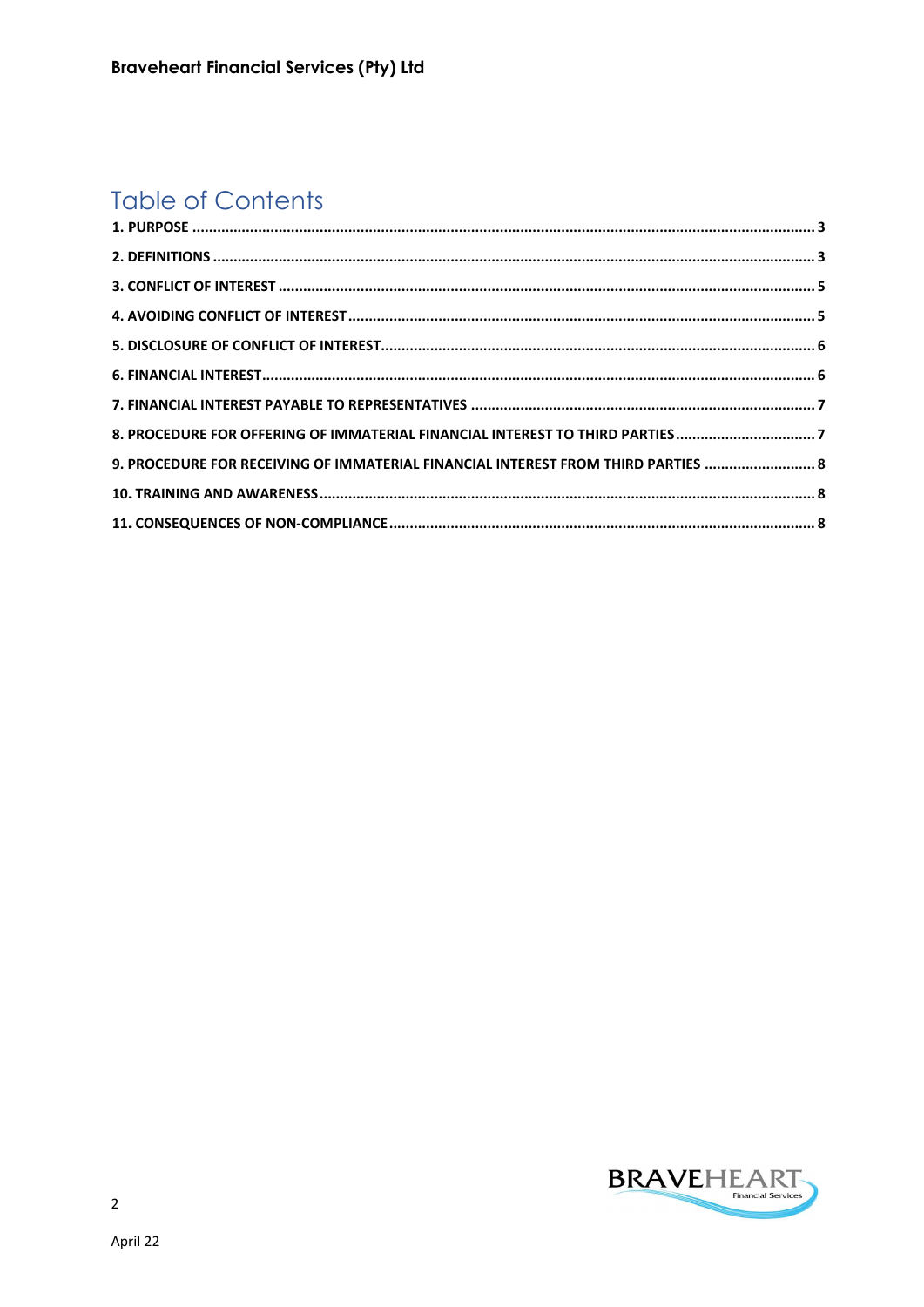## 1. PURPOSE

Braveheart Financial Services acknowledges that in building and maintaining relationships with clients, potential clients and suppliers, the offering and acceptance of financial interest may take place from time to time. Any offer or acceptance of financial interest or immaterial financial interest must at all times take place in accordance with the prevailing regulatory requirements and Braveheart Financial Services policies.

The offering or acceptance of financial interest or immaterial must at all times avoid potential or actual conflict of interest. Any offer or acceptance which may influence an employee's ability to act objectively in the performance of his/her duties or from acting in a fair and unbiased manner or in the best interests of clients must be avoided.

The Braveheart Financial Services Conflict of Interest Management Policy is intended to facilitate compliance with FAIS General Code of Conduct for Authorised Financial Services Providers and must be read in conjunction with Braveheart Financial Services compliance policies. In instances where a conflict may arise between these policies, the more onerous requirements must prevail.

Consideration must be given to the following Braveheart Financial Services Compliance Policies:

- Braveheart Financial Services Conflict of Interest Policy
- Braveheart Financial Services Gift Acceptance Policy
- Client Event, Entertainment, Meals and Gifts Policy.

#### 2. DEFINITIONS

Braveheart Financial Services means Braveheart Financial Services South Africa (Pty) Ltd and its subsidiary and associate companies.

Associate means in relation to a juristic person which is a company, any subsidiary or holding company of that company, any other subsidiary of that holding company.

Distribution channel means –

- Any arrangement between a product supplier or any of its associates and one of more providers or any of its associates in terms of which arrangement any support or service is provided to the provider or providers in rendering a financial service to a client;
- Any arrangement between two or more providers or any of their associates, which arrangement facilitates, supports or enhances a relationship between the provider or providers and a product supplier;
- Any arrangement between two or more product suppliers or any of their associates, which arrangement facilitates, supports or enhances a relationship between a provider or providers and a product supplier.



3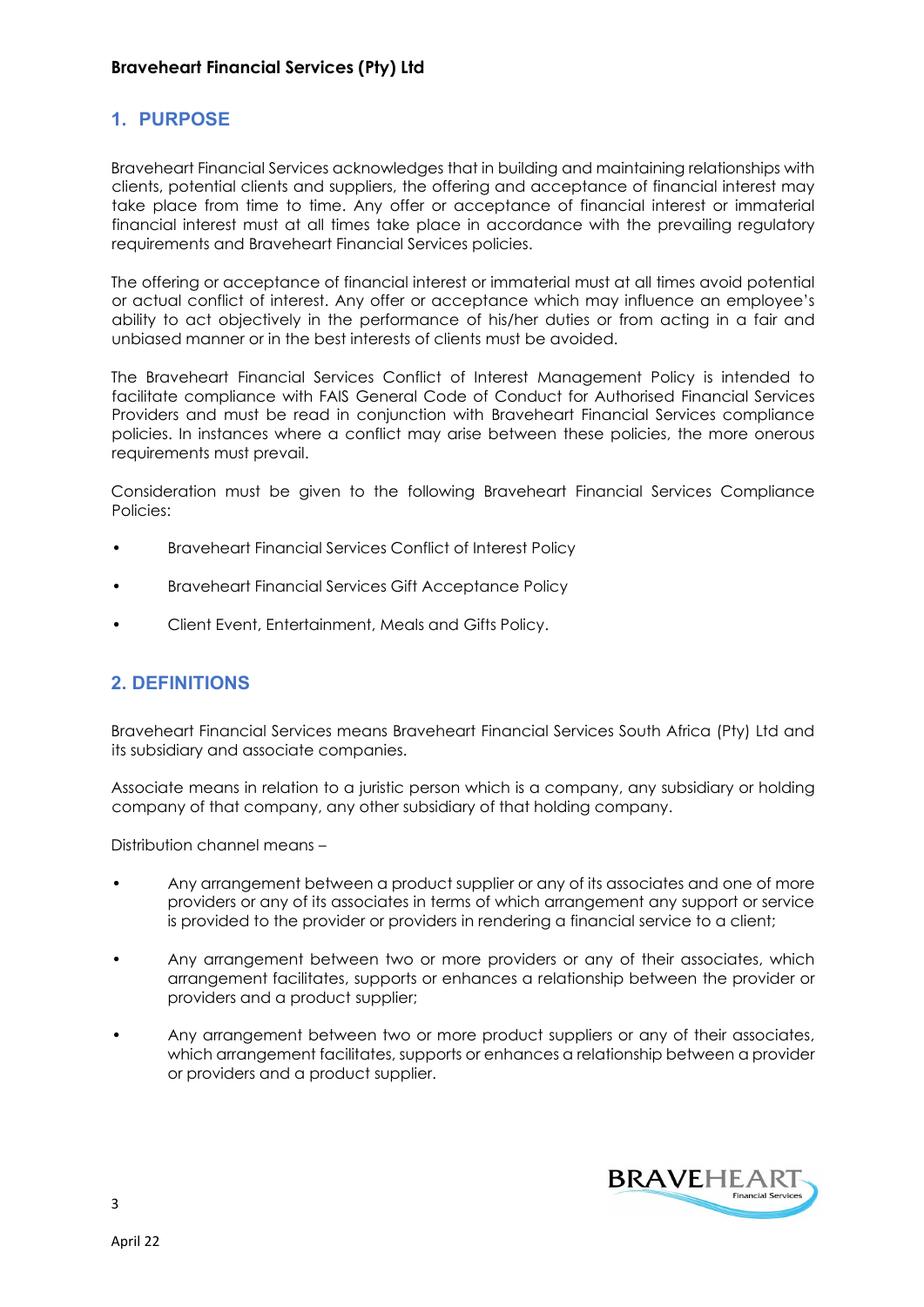Financial interest includes cash, cash equivalent, voucher, gift, service, advantage, benefit, discount, domestic or foreign travel, hospitality, accommodation, sponsorship, other incentive or valuable consideration. This definition does not however include –

- a) ownership interest;
- b) training, that is not exclusively available to a selected group of financial services providers or representatives, on
	- i. products and legal matters relating to those products;
	- ii. general financial and industry information;
	- iii. specialised technological systems necessary for the rendering of a financial service but excludes travel and accommodation associated with that training.

Immaterial Financial Interest means any financial interest where the determinable monetary value, aggregated over a calendar year (January to December of each year) from the same third party does not exceed R1000 and is received by Braveheart Financial Services and its representatives.

Other party means any other party with whom Braveheart Financial Services has a potential or actual business relationship including service providers and prospective and existing clients but excluding Third Parties as defined below.

#### Ownership Interest means –

- a) any equity or proprietary interest for which fair value was paid by the owner at the time of acquisition; and
- b) includes any dividend, profit share or similar benefit derived from that equity or ownership interest.

**Representatives** means any persons registered in terms of the FAIS Act as representatives of Braveheart Financial Services including representatives under supervision.

Third party/parties means any of the following:

a) Product Suppliers (persons who issue a financial product e.g., Insurers);

b) Other Financial Services Providers (persons licensed in terms of the Financial Advisory and Intermediary Services Act, 2002);

- c) Associates of a Product Supplier or Financial Services Providers;
- d) A Distribution Channel.

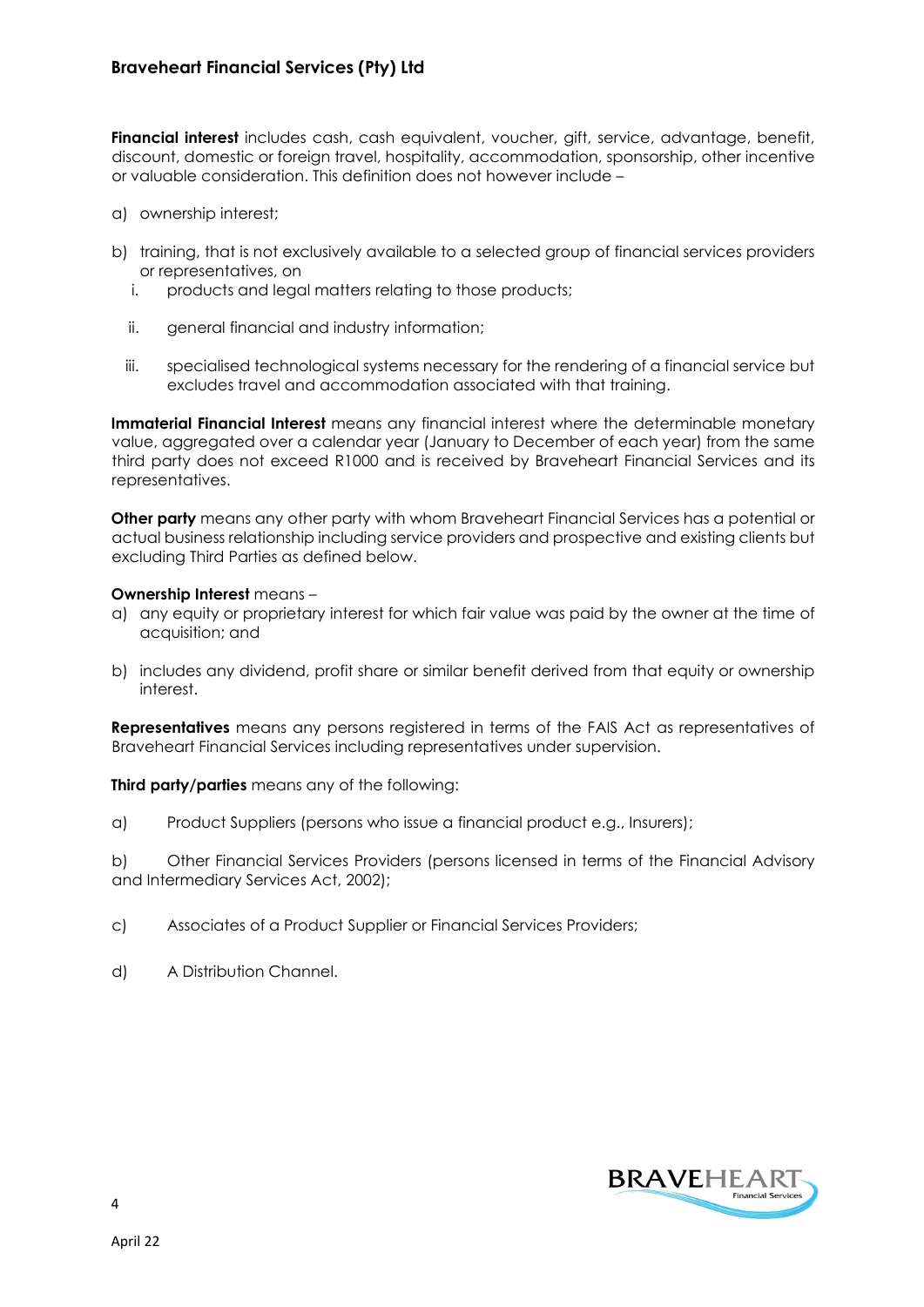## 3. CONFLICT OF INTEREST

A Conflict of Interest can arise is any situation in which Braveheart Financial Services or any of its representatives are influenced in such a manner that it affects the objective performance of Braveheart Financial Services or its representatives in the rendering of financial services.

A conflict of interest may furthermore prevent Braveheart Financial Services or any of its representatives from rendering fair and unbiased financial services to clients or in a manner that is not in the best interest of clients.

A conflict can arise under of a variety of different circumstances including as result of a financial interest or ownership interest held by Braveheart Financial Services, a representative of Braveheart Financial Services or as a result of a relationship with a third party.

It is impossible to describe every circumstance where a conflict of interest may occur; the following general principles can assist in avoiding conflict situations:

- a) Never allow personal, financial or commercial interests to interfere with your obligation to act in the best interests of your client;
- b) Take reasonable steps to avoid situations that may give rise to conflicts of interests.
- c) If you are in doubt as to whether an actual or potential conflict of interest exists, discuss it with your manager or Compliance.

## 4. AVOIDING CONFLICT OF INTEREST

The FAIS General Code of Conduct for Authorised Financial Services Providers ("FAIS COC") requires that Braveheart Financial Services and its representatives avoid any conflict of interest between Braveheart Financial Services and a client and / or a representative and a client but where this is not possible, to mitigate any conflict of interest.

In the event that an actual or potential conflict of interest is identified, you must report it to your manager and Compliance. A Conflict-of-Interest Disclosure Document is available on the intranet site for the purpose of making such disclosure.

Appropriate action will be agreed upon by the parties concerned and could include the following:

- a) Disposing of any outside business interests or investments;
- b) Taking steps to ensure that you will not make any decision that could affect Braveheart Financial Services' relationship with the particular clients, business partners and / or suppliers;
- c) Taking steps to have different representatives perform the work and maintaining information barriers to prevent the information of one client becoming available to another client;



5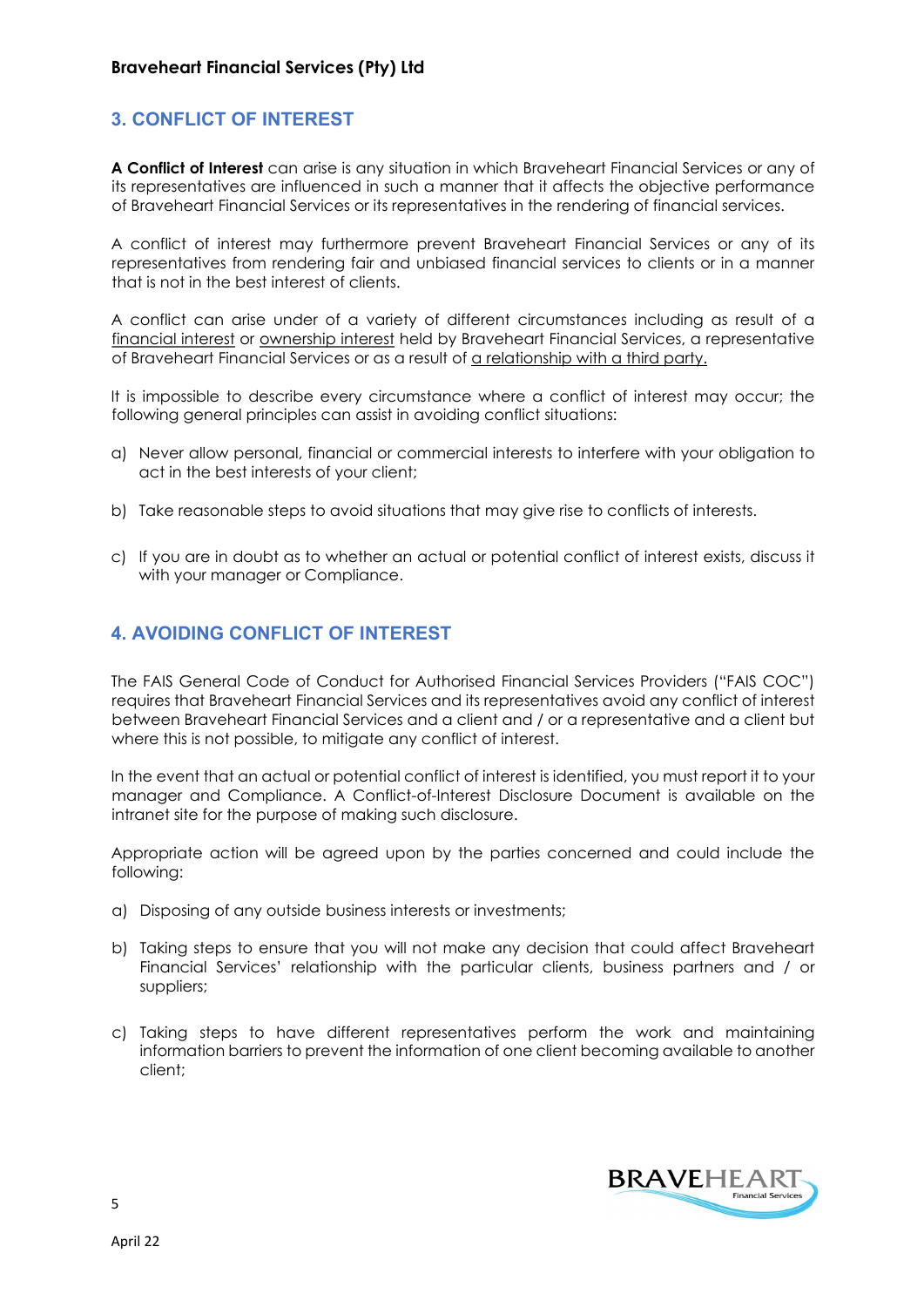d) Disclosing your conflict of interest to all relevant parties.

Please ensure that you refer to the Braveheart Financial Services Conflict of Interest Policy for further information.

## 5. DISCLOSURE OF CONFLICT OF INTEREST

In the event that a conflict of interest is identified, you are required in terms of the FAIS COC to disclose to the client in writing, at the earliest reasonable opportunity, the details relating to the conflict of interest.

Such disclosure must include:

- a) the action that Braveheart Financial Services is or has taken to avoid or mitigate the conflict;
- b) Whether the conflict of interest relates to any ownership interest or financial interest that Braveheart Financial Services or the representative is or may become eligible for;
- c) The nature of any relationship or arrangement with a third party that gives rise to the conflict with sufficient detail to enable to the client to understand the relationship and the conflict of interest.
- d) You must furthermore advise the client of the existence of Braveheart Financial Services' Conflict of Interest Management Policy and Conflict of Interest Policy.
- e) Any written disclosure of a conflict of interest must be approved by both your manager and Compliance.
- f) Once you have advised your client in writing of the conflict of interest, a copy of the disclosure must be kept on the client's file for record purposes.
- g) Any agreed mitigation measures must be implemented without delay.

#### 6. FINANCIAL INTEREST

As indicated above, an actual or potential conflict of interest can arise as a result of a financial interest. Provision is therefore made in the FAIS COC for the financial interest that Braveheart Financial Services and its representatives are permitted to receive and offer the following from or to Third Parties:

1. Commission authorised under the Long-term Insurance Act, Short-term Insurance Act and Medical Schemes Act;

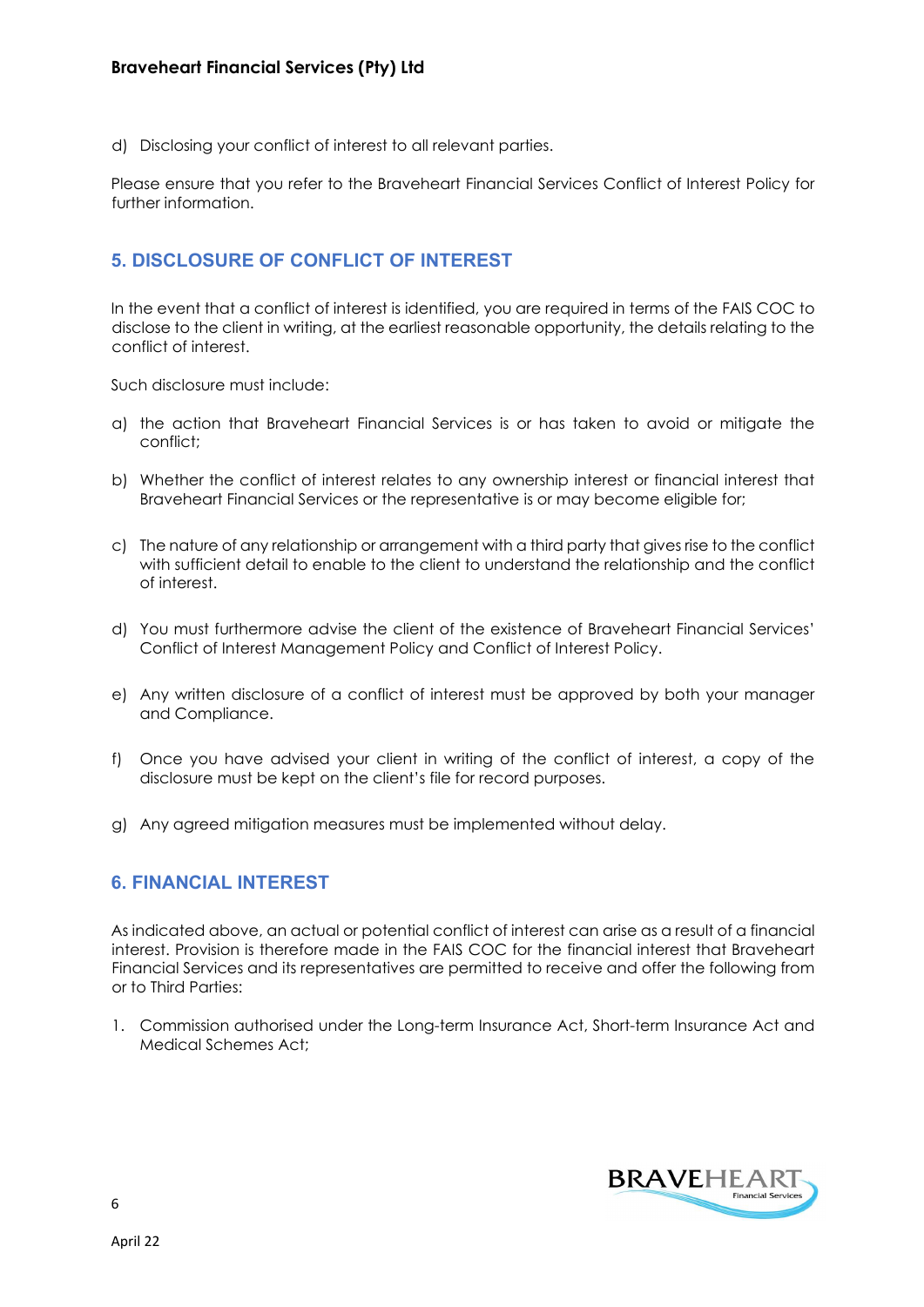#### Braveheart Financial Services (Pty) Ltd

- 2. Fees authorised in terms of the Long-term Insurance Act, Short-term Insurance Act and Medical Schemes Act, if those fees are commensurate to a service being rendered;
- 3. Fees payable by a client for financial services rendered and where the client has specifically agreed to the payment of such fees in writing and may be stopped at the discretion of the client;
- 4. Fees or remuneration for the rendering of a service to a third party, which fees or remuneration are reasonably commensurate to the service being rendered;

Immaterial Financial Interest which does not exceed R1000 in any calendar year from the same Third Party.

Braveheart Financial Services and its representatives are prohibited from offering or accepting any Financial Interest or Immaterial Financial Interest to or from any Third Parties other than what is permitted above.

## 7. FINANCIAL INTEREST PAYABLE TO REPRESENTATIVES

Braveheart Financial Services may not pay any Financial Interest to its representatives for:

- a) Giving preference to the quantity of business secured to the exclusion of the quality of the service rendered to clients;
- b) Giving preference to a specific product supplier, where a representative may recommend more than one product supplier to a client;
- c) Giving preference to a specific product of a product supplier where a representative may recommend more than one product of that product supplier to a client.

Management must ensure that where incentives are payable to representatives for achieving prescribed targets, that such targets do not result in a breach of any of the above requirements

## 8. PROCEDURE FOR OFFERING OF IMMATERIAL FINANCIAL INTEREST TO THIRD PARTIES

Where Braveheart Financial Services or any of its representatives intend offering any Immaterial Financial Interest to a Third Party or any of its representatives, the person extending the offer must complete the Financial Interest Declaration Form in full. The declaration form must be signed by the representative and authorised by the representative's Manager. The completed Financial Interest Declaration Form must be submitted to the Compliance Department prior to the Immaterial Financial Interest being offered to the Third Party or its representative/s.